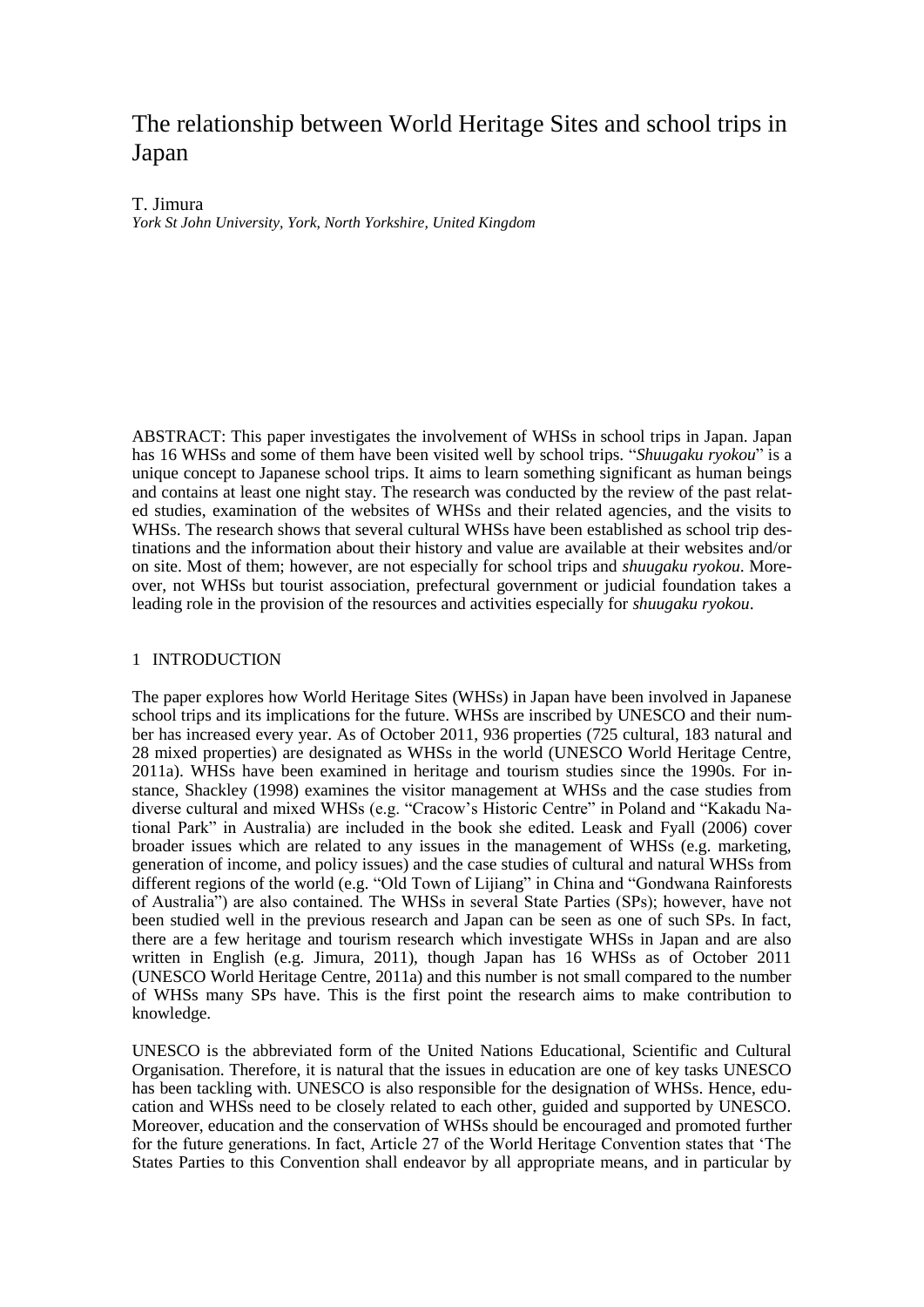educational and information programmes, to strengthen appreciation and respect by their peoples of the cultural and natural heritage defined in Articles 1 and 2 of the Convention' (UNESCO World Heritage Centre, 2011b). In heritage studies; however, the relationships between education and WHSs have not been well examined in the past. This could also imply that educational tourism at WHSs has not been explored enough in tourism studies. This is the second reason why this research is worth conducting. In other words, this research aims to make contribution to two study areas which have not been studied enough, WHSs in Japan and educational tourism at WHSs, and also tries to bridge a gap exists in these two research fields by examining the involvement of Japanese WHSs in school trips and its meanings for the future.

#### 2 THEORETICAL FRAMEWORK

#### 2.1 *World Heritage Sites in Japan as tourist destinations*

This section looks at the first study area of this research, WHSs in Japan. Japan has 16 WHSs as of October 2011 (UNESCO World Heritage Centre, 2011a) (see Table 1). Of these, 12 are cultural and four are natural sites. "Hiraizumi" and "Ogasawara Islands" have been newly inscribed as WHSs in 2011. As Shackley (1998) and Smith (2002) argue, a WHS status can bring the high visibility to the designated sites and attract more visitors to the sites. Although this impact is not common to all WHSs, many WHSs have shown an increase in the number of visitors at least temporarily (Asakura, 2008; Hall & Piggin, 2003; Jimura, 2007, 2011). According to Jimura (2010), the impact of WHS designation on an increase in the number of the visitors to WHSs are likely to be very limited, if a WHS was already famous amongst tourists and established as a tourist destination. Of 16 WHSs in Japan, the following two cultural WHSs can be seen as such a site. Most of Buddhist temples and Shinto shrines inscribed as "Historic Monuments of Ancient Kyoto (Kyoto, Uji and Otsu Cities)" have attracted overseas tourists as well as domestic tourists for a long time before these properties were listed as cultural WHSs in 1994 (Jimura, 2010). "Historic Monuments of Ancient Nara" would also apply to this case with the same reasons to "Historic Monuments of Ancient Kyoto" (Jimura, 2010). One of the common grounds to these two cultural WHSs is that both Kyoto and Nara are recognised well at least by domestic tourists as old capitals of Japan and the tourists are fully aware that they have rich cultural and historic resources. Other cultural WHSs which have also been established as popular tourist destinations include "Hiroshima Peace Memorial (Genbaku Dome)" and "Itsukushima Shinto Shrine" in Hiroshima Prefecture, and "Shrines and Temples of Nikko" in Tochigi Prefecture.

| No | Name                                                               | Type     | Year of<br>Inscription |
|----|--------------------------------------------------------------------|----------|------------------------|
| 1  | Buddhist Monuments in the Horyu-ji Area                            | Cultural | 1993                   |
| 2  | Himeji-jo                                                          | Cultural | 1993                   |
| 3  | Shirakami-Sanchi                                                   | Natural  | 1993                   |
| 4  | Yakushima                                                          | Natural  | 1993                   |
| 5  | Historic Monuments of Ancient Kyoto (Kyoto, Uji and Otsu Cities)   | Cultural | 1994                   |
| 6  | Historic Villages of Shirakawa-go and Gokayama                     | Cultural | 1995                   |
| 7  | Hiroshima Peace Memorial (Genbaku Dome)                            | Cultural | 1996                   |
| 8  | Itsukushima Shinto Shrine                                          | Cultural | 1996                   |
| 9  | Historic Monuments of Ancient Nara                                 | Cultural | 1998                   |
| 10 | Shrines and Temples of Nikko                                       | Cultural | 1999                   |
| 11 | Gusuku Sites and Related Properties of the Kingdom of Ryukyu       | Cultural | 2000                   |
| 12 | Sacred Sites and Pilgrimage Routes in the Kii Mountain Range       | Cultural | 2004                   |
| 13 | Shiretoko                                                          | Natural  | 2005                   |
| 14 | Iwami Ginzan Silver Mine and its Cultural Landscape                | Cultural | 2007                   |
| 15 | Hiraizumi – Temples, Gardens and Archaeological Sites Representing | Cultural | 2011                   |
|    | the Buddhist Pure Land                                             |          |                        |
| 16 | Ogasawara Islands                                                  | Natural  | 2011                   |

Table 1. List of World Heritage Sites in Japan (Source: UNESCO World Heritage Centre, 2011a)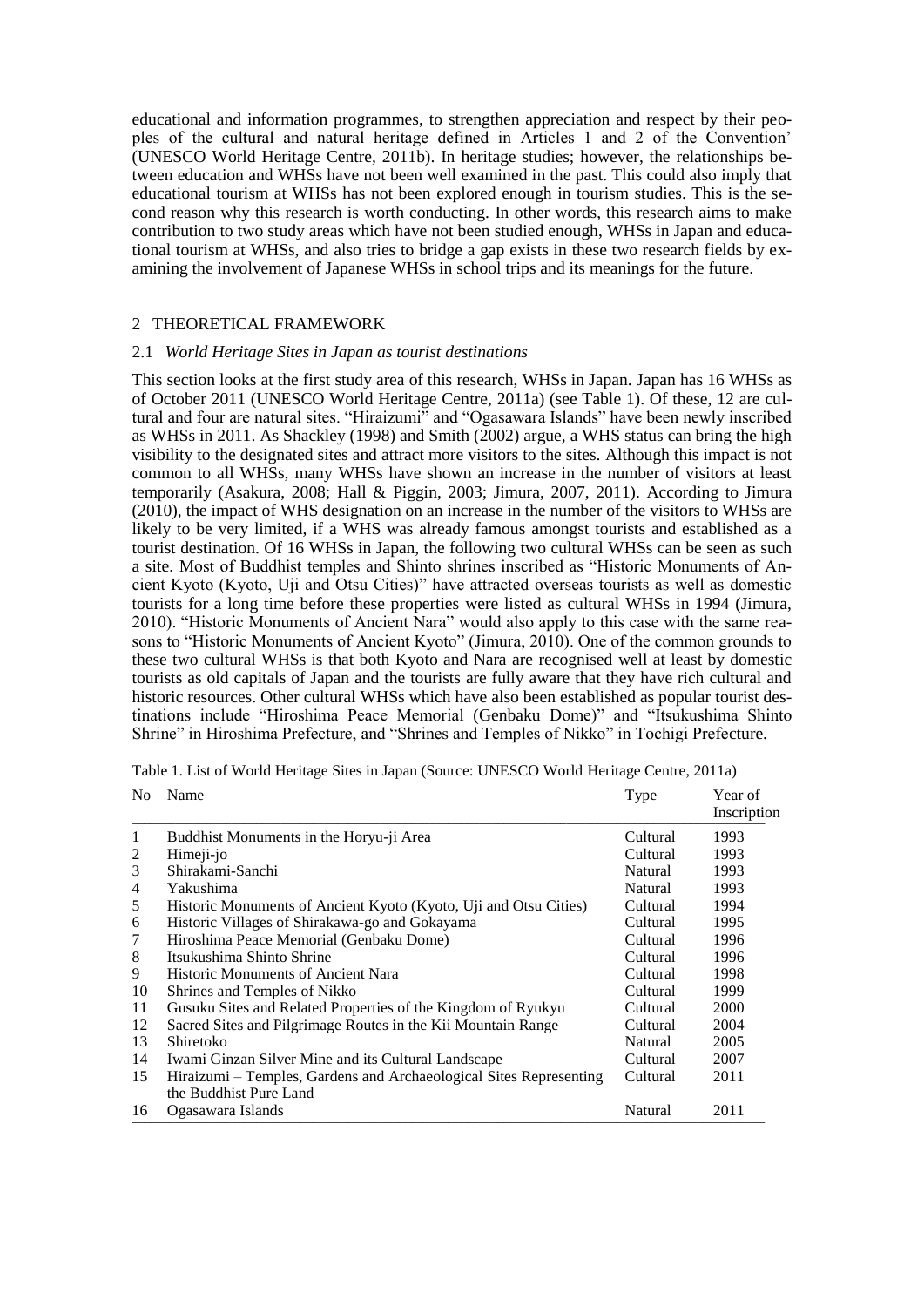Compared to cultural WHSs in Japan, the number of visitors to four natural WHSs in Japan is limited mainly due to their locations. Of these, "Shirakami-Sanchi" which extends across Aomori Prefecture and Akita Prefecture is easiest to access for most Japanese and international tourists as it is located in northwest of the Honshu Island (the main island of Japan), though the site is still difficult to access only by public transport and requires tourists a long journey to get to the site (Tohoku Nature Conservation Network, n.d.). "Shiretoko" is situated at the east end of the Hokkaido Island, and "Yakushima" is an island which is located around 60km south of the Kyushu Island. These two are also difficult to access and takes a lot of time for tourists to visit the sites. "Ogasawara Islands" is the most difficult WHS in Japan to access as its main island is located around 800km south of Tokyo. As discussed above, the issues in access have been a main obstacle for tourists who want to visit four natural WHSs in Japan. Furthermore, the size of each natural WHS is very extensive and it is almost impossible for tourists to fully explore the site within the period of short holiday which is common to many Japanese workers. In this sense; therefore, it is no surprises that the four natural WHSs in Japan have not been explored enough by tourists. On the other hand, overall 12 cultural WHSs in Japan can be seen as traditional tourist destinations as most of them are well-known to Japanese tourists, easy to access by public transport except "Historic Villages of Shirakawa-go and Gokayama" in Gifu Prefecture and Toyama Prefecture (Jimura, 2007, 2011), "Iwami Ginzan Silver Mine and its Cultural Landscape" in Shimane Prefecture, and "Gusuku Sites and Related Properties of the Kingdom of Ryukyu" in Okinawa Prefecture.

#### 2.2 *Educational tourism and school trips to WHSs*

This section examines the second study area of this research, educational tourism at WHSs. WHSs can be regarded as destination of educational (or education) tourism, because each WHS has historic, cultural and/or natural significance which is peculiar to each. According to Smith & Jenner (1997), the concept of travel for education and learning is a broad and complicated field. This would be a main reason why this study area has not been investigated well in previous tourism research. Educational tourism can be defined as "travelling to learn" and it is not a modern invention (Swarbrooke & Horner, 1999). For example, affluent members of the Greek and Roman elites in the classical period travelled to enhance their understanding of the world. Swarbrooke & Horner (1999) also suggest that there are two types of educational tourism. One is "students' exchanges" where young students travel to overseas countries in order to learn about and experience the culture, society and language of others. The other is "special interest holidays" where tourists make a trip to learn something new for them (Swarbrooke & Horner, 1999). Considering this typology and definition of each type of educational tourism, it can be said that WHSs can be destinations of both types of educational tourism and in general the concept of school trip seems to have some elements from both types of educational tourism.

As discussed above, the school trip can be seen as part of educational tourism and it is not unique to Japan. When school trips in Japan are examined; however, the concept of "*shuugaku ryokou*", which is unique to Japan, should be taken into account. *Shuugaku ryokou* is carried out as part of school events at primary (six grades: 7-12 years old), junior high (three grades: 13-15 years old) and high (three grades: 16-18 years old) schools in Japan. In many cases, *shuugaku ryokou* includes at least one overnight stay at a tourist destination; and older students become, longer the length of stay becomes. Basically, it is held in the final grade of each school and jointly led by school teachers and tour operators. As what *shuugaku* means in Japanese means, the original and primary purpose of *shuugaku ryokou* is to give students an opportunity for learning something essential as human being and Japanese, typically significant aspects of history, culture and/or nature of Japan.

In light of the nature of school trip, including *shuugaku ryokou*, examined above, overall WHSs in Japan seem to be appropriate destinations for these school trips. As mentioned in 2.1; however, the issues in access have been a main obstacle for tourists who want to visit four natural WHSs in Japan: "Shirakami-Sanchi", "Yakushima", "Shiretoko" and "Ogasawara Islands". Furthermore, the size of each natural WHS in Japan is very extensive (2.2) and it is almost impossible for tourists, especially for school children, to fully explore the site in just one or two days.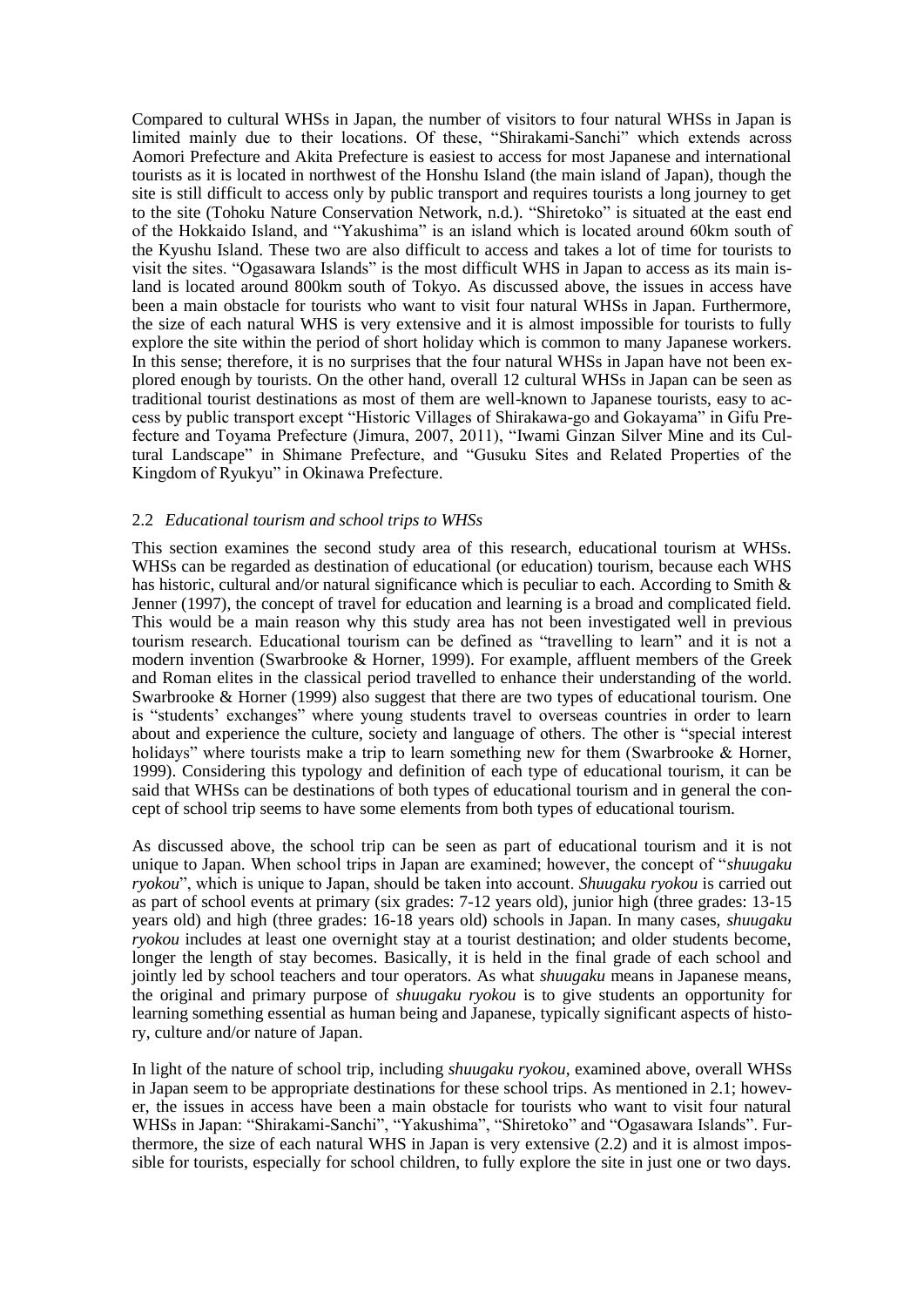In this sense; therefore, it is natural that the four natural WHSs in Japan have not been established well as destinations of school trips, though each natural WHSs is full of rich natural resources which deserve a WHS status, are unique to each site, and are useful for school trips. On the other hand, overall 13 cultural WHSs in Japan can be seen as traditional tourist destinations and have been visited well by students on school trip. Especially "Historic Monuments of Ancient Kyoto", "Historic Monuments of Ancient Nara" together with "Buddhist Moments in the Horyu-ji Area" in Nara Prefecture, "Hiroshima Peace Memorial" together with "Itsukushima Shinto Shrine", and "Shrines and Temples of Nikko" have a large number of school trips every year thanks to their location, size, rich cultural resources and links with Japanese history.

# 3 METHODOLOGY

There are a wide range of alternative approaches in the research in social sciences and management studies. Of these, the difference between positivist and interpretive approaches is a primary dichotomy (Clark et al, 1998; Veal, 2006) and this also applies to the research in tourism and hospitality studies (Clark et al, 1998). The positivist approach aims to follow the principles of natural scientific research and proceeds by the formulation and testing of hypotheses with a view to making inferences about the causal connections between two or more social phenomena or "facts" (Jupp & Norris, 1993), whilst the interpretive approach puts more trust on the people who are studied to provide their own explanation of their situation or behaviour (Veal, 2006). In addition to positivism and interpretivism, the differences between deductive and inductive approaches are also needed to be addressed. In general, deduction can be regarded as the process which starts with theory and proceeds through hypothesis, data collection, and testing of the hypothesis to deduce explanations of the behaviours of particular phenomena (Clark et al, 1998). On the other hand, Induction can be seen as the process which aims to explore and analyse related observations, and this could lead to the development and establishment of theory which is systematically linked with such observations in a meaningful manner (Clark et al, 1998). In light of the points discussed above, it could be said that this research stems from interpretivism and adopts an inductive approach as the main research approach. This means; therefore, this research investigates mainly qualitative data rather than quantitative data. The research also deals with both primary and secondary data; however, the latter is the main data source. In conclusion, the research is conducted by the review of the previous research about WHSs and educational tourism, including school trips; examination of the information, resources and/or data available from the websites of the WHSs and the agencies related to school trips; and the author's visits to and observations of various Japanese WHSs and visitors to the WHSs.

The research; however, has various limitations. First of all, the researcher has not been able to visit all of the four natural WHSs and two cultural WHSs: "Sacred Sites and Pilgrimage Routes in the Kii Mountain Range" in Wakayama Prefecture, Nara Prefecture and Mie Prefecture; and "Iwami Ginzan Silver Mine and its Cultural Landscape". Moreover, some of other cultural WHSs have not been visited in recent years. This is mainly due to the fact that the researcher is currently based in the UK and there are the constraints of time, budget and labour. Another limitation is a lack of collection of primary data from key stakeholders of each WHS. This is also mainly due to the lack of time, budget and labour available for this particular research project.

# 4 STUDY RESULTS AND DISCUSSION

#### 4.1 *WHSs in Nara Prefecture*

"Buddhist Monuments in the Horyu-ji Area" has two Buddhist temples, Horyu-ji and Hoki-ji, and each has its own website. The useful information about the temple is available from the websites; however, no information, resources and data particularly for school trips are available at the websites. The researcher visited both temples in March 2004 and July 2011. At both times, groups of students, wearing school uniform and exploring the site by group, were observed at Horyu-ji. Eight cultural properties, including five Buddhist temples and one Shinto shrine, are included in "Historic Monuments of Ancient Nara". Like Horyu-ji and Hoki-ji, each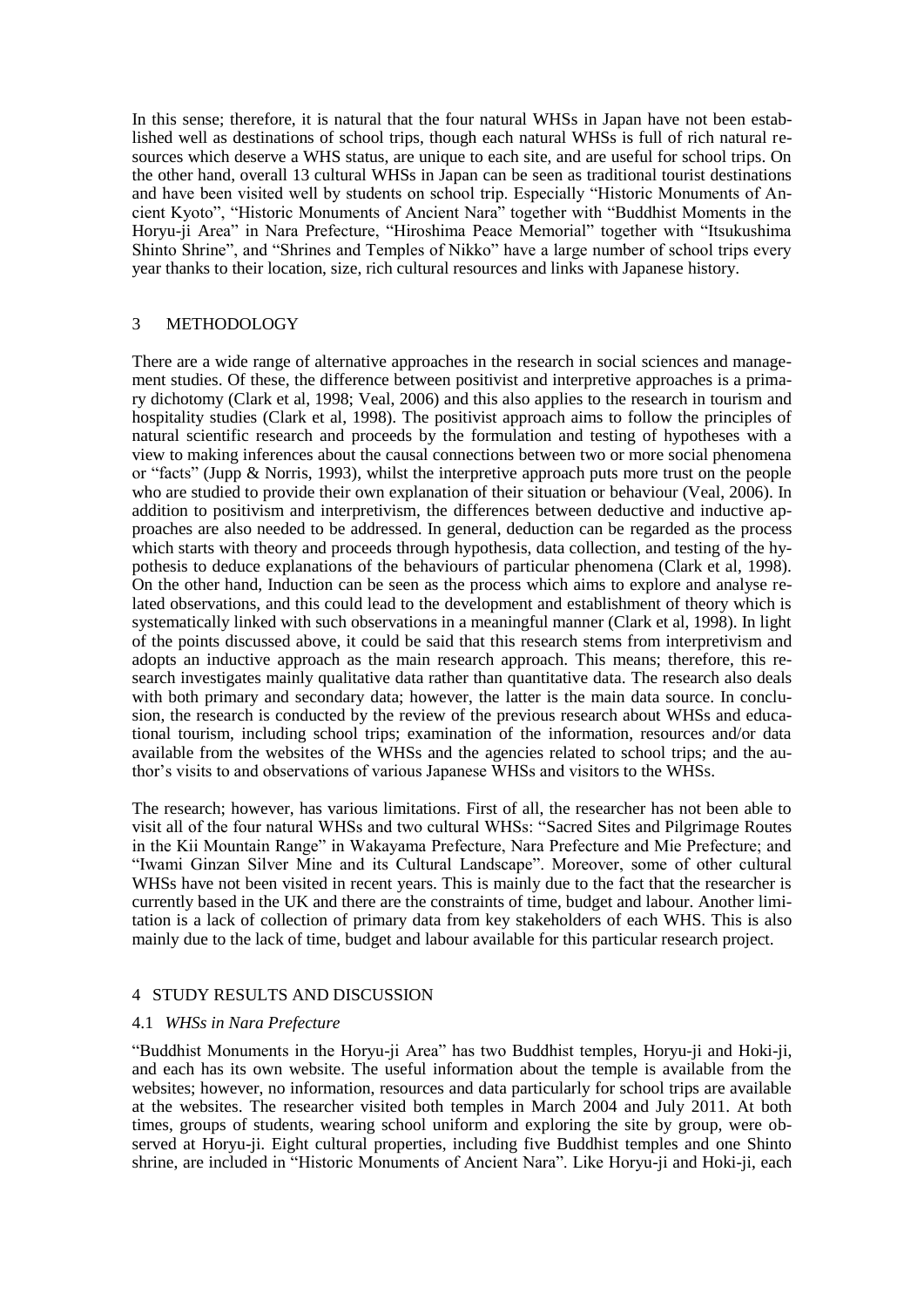of these eight properties has its own website and beneficial information for visitors are available from the websites. Of these, six out of eight properties do not provide any information, resources and data directed at school trips. On the other hand, the website of Yakushi-ji offers the information about the activities available for school trips, especially *shuugaku ryokou* (Yakushiji, n.d.), though the resources for and data about such activities are not available at their website. Todai-ji is somewhat different from other properties included in this WHS and their approach is very unique. They have a website for children and it is called "Todai-ji Kid's" (Todai-ji, 2011). This website offers the basic information about Todai-ji and easy to understand for Japanese children. Although this is not the resources aimed at school trips and *shuugaku ryokou*, school teachers can use these resources for their history class and preparation for the school trip to Todai-ji. The researcher visited most of these cultural properties on his school trip when he was a student of a primary school. As a researcher, he has been to there in July 2011 and observed many student groups there, especially at Todai-ji.

"Sacred Sites and Pilgrimage Routes in the Kii Mountain Range" spreads across three Prefectures, including Nara. Six cultural properties in Nara are contained in this WHS. The resources and data geared towards school trips cannot be found their websites. This is probably because they have not had many school trips compared to other two WHSs in Nara due to the size and location of each property. In addition to this, most of these properties are linked with "*shugendo*", a spiritual and mysterious Japanese religion which requires demanding ascetic training in mountains, and this would make these properties less approachable than other properties related to Buddhism and Shintoism. There is evidence which could show that Nara Prefecture is very keen to promote itself as a destination of *shuugaku ryokou*. The tourism promotion section of Nara prefectural government established the website entitled "Nara Shuugaku Ryokou Guide", and one of the sections on the website is about three WHSs in Nara Prefecture (Tourism Promotion Section of Nara Prefectural Government, n.d.). The detailed information about each of the three WHSs is available there, mainly focusing on its historic aspect and cultural value. The researcher has not been able to visit this WHS.

# 4.2 *WHSs in Kyoto Prefecture and Shiga Prefecture*

17 cultural properties inscribed as "Historic Monuments of Ancient Kyoto" are located in Kyoto-city, Uji-city in Kyoto Prefecture and Otsu-city in Shiga Prefecture; however, 15 out of 17 properties are located in Kyoto-city. Each of these properties has its own website; however, no information and resources beamed to school trips are available there. Kyoto City Tourism Association; however, fully recognises the popularity of Kyoto-city as a destination of *shuugaku ryokou*, and makes "Kyoto Shuugaku Ryokou Passport" available at their website. Groups of students who are going to visit Kyoto-city and its surrounding areas on *shuugaku ryokou* can download the Passport from the website. The passport enables the students to enter many Buddhist temples and Shinto shrines with a concession price, enjoy a discount price at many shops and restaurants and tea houses, and join various programmes which offer diverse experiences peculiar to Kyoto. Except Ujigami Shrine, Kosan-ji, Saiho-ji, Tenryu-ji, Ryoan-ji, Nishi-Honganji, Nijo-jo Castle, other 10 cultural properties included in this WHS join this scheme. The researcher has been to all of 17 cultural properties on school trips and/or as a researcher. It can be said that Kyoto is always the most popular *shuugaku ryokou* destination in Japan, especially in spring and autumn.

# 4.3 *WHSs in Hiroshima Prefecture*

Hiroshima Prefecture has two cultural WHSs: "Hiroshima Peace Memorial" in Hiroshima-city and "Itsukushima Shinto Shrine" in Hatsukaichi-city. These two are closely located and can be visited on the same day. In fact, as discussed in 2.2, many school trips tend to visit both sites. "Itsukushima Shinto Shrine" has its own website, but there are no resources and information designed for school trips. The website of "Hiroshima Peace Memorial" is administered by the City of Hiroshima Council. There are no resources and information aimed at school trips; however, the website has a section for peace learning and *shuugaku ryokou*, and the weblinks with the websites of "Hiroshima Peace Memorial Museum" and "Hiroshima Shuugaku Ryokou Guide"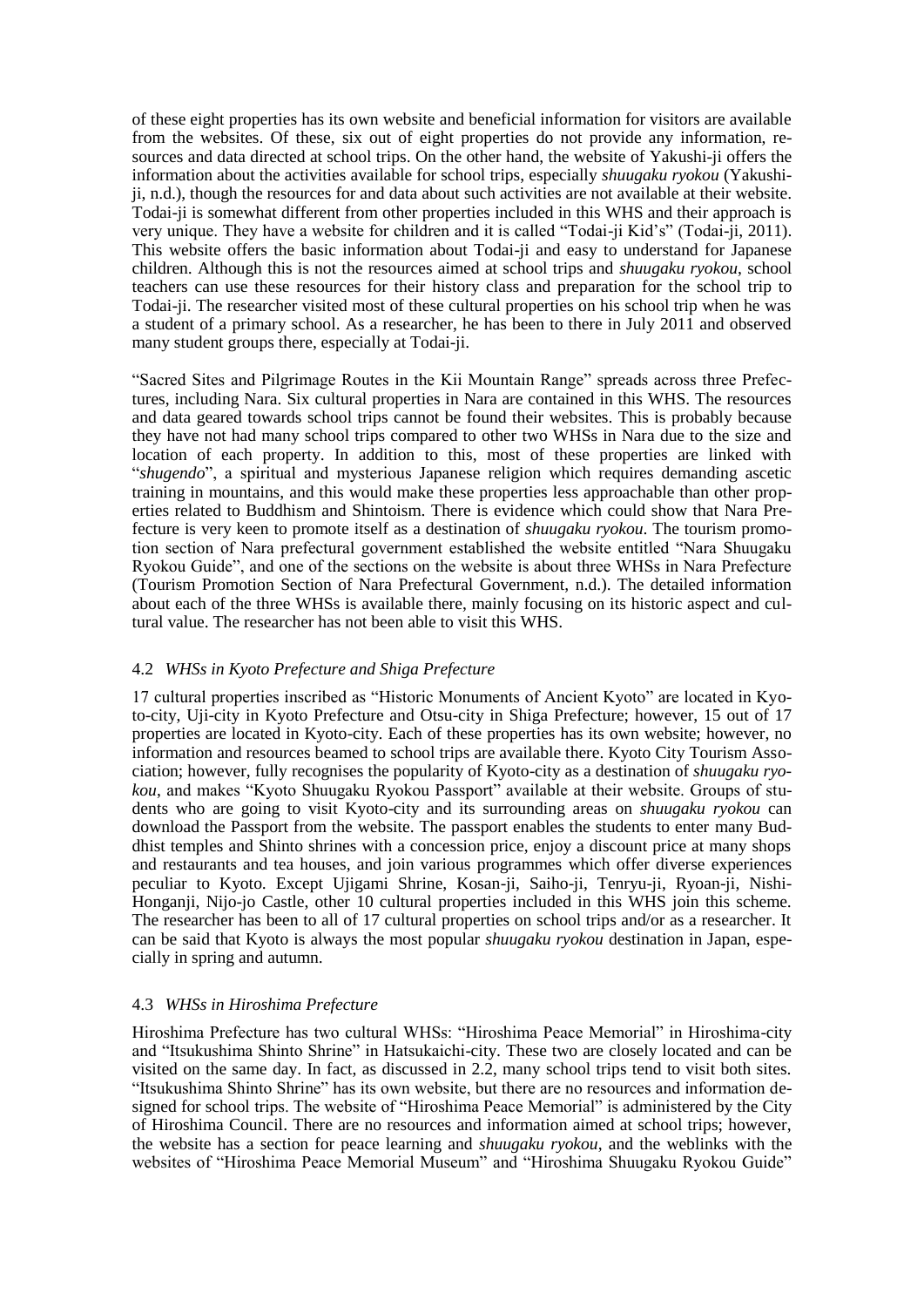are available there (Hiroshima City, n.d.). A wide range of resources and the information about activities are available at the website of Hiroshima Peace Memorial Museum for students who visit there on *shuugaku ryokou*. School teachers can also ask the Museum to send them the learning materials which can be used for the classes for peace-learning at their school (Hiroshima Peace Memorial Museum, 2011).

The website of "Hiroshima Shuugaku Ryokou Guide" is administrated by Hiroshima Convention and Visitors Bureau, a judicial foundation. The content of this website is basically similar to that of "Nara Shuugaku Ryokou Guide" (4.1): the detailed information about the two WHSs is available. However, there is a notable difference in the content between the two websites: "Nara Shuugaku Ryokou Guide" focuses mainly on the historic aspect and cultural value of their three WHSs; whilst, "Hiroshima Shuugaku Ryokou Guide" put their primary focus on peace-learning though the visit to "Hiroshima Peace Memorial Park", including "Hiroshima Peace Memorial Museum", and "Hiroshima Peace Memorial" rather than the historic aspect and cultural value of these two WHSs in Hiroshima Prefecture. The researcher visited "Itsukushima Shinto Shrine" in 2011; however, only some student groups were seen in 2011 and it was not sure whether they came to the site on school trip or not. When the researcher was a student of a primary school, originally the destination of his *shuugaku ryokou* was Hiroshima, including both "Itsukushima Shinto Shrine" and "Hiroshima Peace Memorial", but it was changed due to a long distance from the city where his primary school is situated. The researcher visited the Memorial, Park and Museum in August 2009 and July 2011. At both times, there were a lot of groups of students as well as school teachers and a tour conductor. In 2011, it was also observed that students from a private primary school based in Tokyo had a lecture about Hiroshima's atomic bomb experience at a hall in Hiroshima Peace Memorial Museum.

# 4.4 *WHSs in Tochigi Prefecture*

The website of "Shrines and Temples of Nikko" is managed by the City of Nikko Council. In addition to the information about its history and cultural value, the conservation activities are also presented well at the website. No resources and information aimed at school trips are available from this website; however, another website about tourism and the WHS entitled "Nikko Kyouiku Ryokou", which means educational trips to Nikko-city in English, is administered by Nikko Tourist Association. The website has a list of quizzes about each cultural property included in the WHS. If people answer the quizzes online and send their answers via the website with their email address, the website will send them the correct answers by email (Nikko Tourist Association, n.d.). This seems to work as a good gateway for people, especially for children who are going to learn about "Shrines and Temples of Nikko". The researcher has been to the WHS in July 2009. There were a lot of visitors; however, no groups of students were observed at that time.

# 4.5 *Other cultural WHSs*

"Historic Villages of Shirakawa-go and Gokayama" consists of the Ogimachi district in Shirakawa-go, Gifu Prefecture and the Ainokura and Suganuma districts (the Gokayama area) in Nanto-city, Toyama Prefecture. Each of the three districts is fallen into the "group of buildings" categories of cultural WHS and located in a mountainous area (Jimura, 2007). The websites of the tourist associations of Shirakawa-go and Nanto-city seem to be most visited ones by tourists. A lot of information about their visitor attractions, accommodation facilities, local restaurants and access to the sites are available at the websites. The history of the sites and unique local culture, especially their historic "*gassho*-style" houses, are also explained well. However, no resources and information directed at school trips are available at the websites. The website of Shirakawa-go Tourist Association offers the information about various experiences peculiar to Shirakawa-go visitors can join. For example, visitors can enjoy making local crafts and cooking Japanese *soba* noodle (Shirakawa-go Tourist Association, n.d.). Hence, students who visit there on school trip may also be able to have such experiences in order to be familiar with local culture. The researcher stayed in Shirakawa-go for three months in 2004 for fieldwork and at that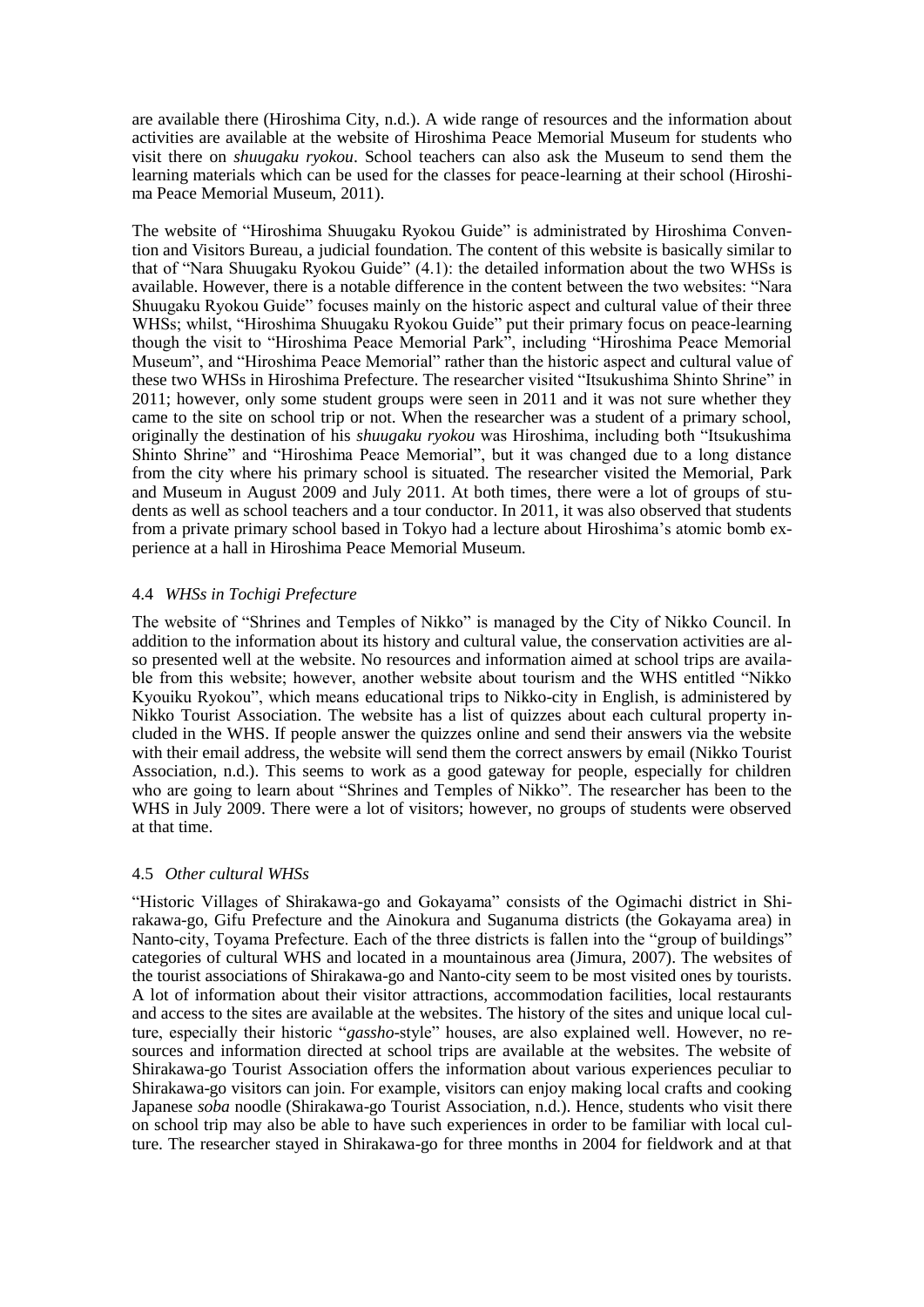time also visited Gokayama. Most visitors were not students but middle-aged people and came to the sites on coach trip.

"Himeji-jo" is the only WHS situated in Hyogo Prefecture and an excellent example of Japanese-style castle. Its website is administered by the City of Himeji Council and the information about its history, restoration work in recent years and cultural value is presented well at the website. The information for visitors to other visitor attractions in Himeji-city as well as those to "Himeji-jo" is available at the website of the City Council; however, these resources are not directed at school trips. The researcher has been to the site in July 2011; however, no groups of students were observed. "Gusuku Sites and Related Properties of the Kingdom of Ryukyu" is located in Okinawa Prefecture. The site does not seem to have its own website and the website of Agency for Cultural Affairs seems to be the only website about the site administrated by an official agency. The researcher's visit to the WHS was held in 2001 and no groups of students were observed at that time. "Hiraizumi" is located in Iwate Prefecture and has its own website administered by Iwate prefectural government. A wide variety of resources about the WHS is available at the website; however, it is not especially for school trips. The researcher has been to the site in April 2008 before the site was inscribed as a WHS. There were not many tourists and no groups of students were confirmed.

"Iwami Ginzan Silver Mine and its Cultural Landscape" is located in Shimane Prefecture. The researcher has never been to the WHS. The website of the WHS is run by Iwami Ginzan Silver Mine and its Cultural Landscape World Heritage Centre. The WHS is happy to receive school trips and this policy is clearly noticed at the website. The WHS asks each school, which wants to visit the WHS on school trip, to prepare and submit a plan of the educational programme and/or activity they want to have at the WHS before their visit to the WHS (Iwami Ginzan Silver Mine and its Cultural Landscape World Heritage Centre, n.d.). This could also be used as part of *shuugaku ryokou*. As discussed in 2.2, what *shuugaku* means is to learn something essential as human being, typically significant aspects of Japanese history, culture and/or nature. As Benesse (2003) implies; however, such an original aim was weakened and *shuugaku ryokou* often turned into just a long school trip for sightseeing in many schools. Hence, the meaning of *shuugaku ryokou* has been reviewed by schools, teachers and researchers (Benesse, 2003). In other words, the main focus of such reviews has been to consider what to learn and how to learn through *shuugaku ryokou*. The above-mentioned approach towards educational programmes and activities taken by "Iwami Ginzan Silver Mine and its Cultural Landscape" might be seen as a somewhat demanding task for each school. In light of the above arguments about the meaning of *shuugaku ryokou* stated by Benesse (2003); however, this approach should be understood as a good opportunity for students as well as schools to carefully think about what they want to learn and how they want to learn through *shuugaku ryokou*.

# 4.6 *Natural WHSs*

Japan has four natural WHSs. As discussed in 2.1 and 2.2; however, the number of visitors to the natural WHSs is much smaller than the number of visitors to cultural WHSs. This tendency also applies to the number of school trips, including *shuugaku ryokou*. The main obstacles for the natural WHSs are their location far from the metropolitan areas such as Greater Tokyo or Greater Osaka, the difficulty in access by public transport, and their extensive size which would not allow visitors to fully explore the sites in only two or three days which are the typical length of *shuugaku ryokou*. "Shiretoko" has its own website and it is managed by Shiretoko Nature Foundation. They run a one-week educational outdoor programme for children every summer since 1980 and in total around 1600 children joined this programme (Shiretoko Nature Foundation, 2011). Although the programme does not seem to be run for each school, it could be used as a main activity of *shuugaku ryokou* if the length of the programme, one week, permits. As for "Shirakami-Sanchi", the website of its visitor centre can be seen as the official website at least in terms of tourism. No information and resources aimed at school trips are available at the website; however, they provide visitors with three kinds of educational programmes entitled "interpretation programmes". These three types are categorised by the venue where and how the programme is held and delivered: indoor at the visitor centre, outdoor, enjoying trekking in Shi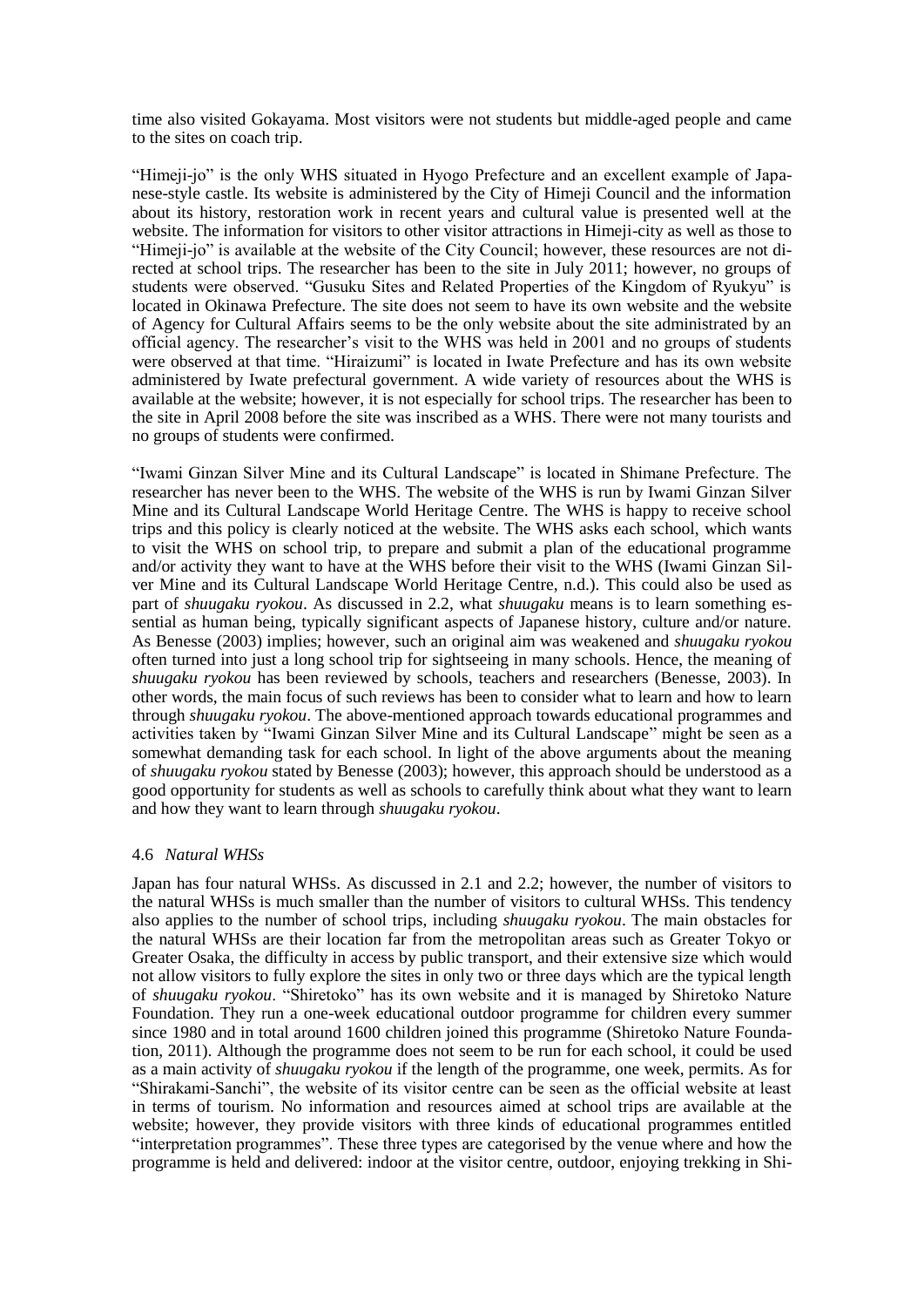rakami-Sanchi; and outdoor at field of Shirakami-Sanchi (Shirakami-Sanchi Visitor Centre, n.d.). These educational programmes are open to the public older than 6 years old, 8 years old or 10 years old, depending on the content of each programme (Shirakami-Sanchi Visitor Centre, n.d.). Like the programmes offered at "Shiretoko", these programmes are not geared towards school trips, but the interpretation programmes available at "Shirakami-Sanchi" seem to match well the purpose of school trips and *shuugaku ryokou*.

Regarding "Ogasawara Islands", the website of Ogasawara Village Tourist Association can be regarded as the official website in terms of tourism. No resources and data for school trips or any other educational tourism are available at the website, mainly because the WHS is too far from the Honshu Island. The information about conservation of natural heritage of "Ogasawara Islands" is available at the above-mentioned and other websites. At the moment; however, such calls for awareness-raising do not seem to be linked well with educational tourism, especially with school trips. The website of Yakushima Tourism Association seems to be a main gateway to the island for visitors to "Yakushima". The level of current provision of the information and resources for school trips available at their website and websites of related agencies are very similar to "Ogasawara Islands". In short, the information to raise visitors' awareness of conservation of natural heritage of "Yakushima" does not seem to be integrated enough in school trips and *shuugaku ryokou*. Any of these four natural WHSs has not been visited by the researcher.

#### 5 CONCLUSION

#### 5.1 *Conclusion*

The research tells that several cultural WHSs have been established as the destinations for school trip, including *shuugaku ryokou* and the information, resources and data about their history and value are available at their websites and/or on site. Most of such information, resources and data; however, are not aimed at school trips and *shuugaku ryokou*. Yakushi-ji and Todai-ji, which are part of "Historic Monuments of Ancient Nara" (4.1), and "Hiroshima Peace Memorial" together with Hiroshima Peace Memorial Museum and Hiroshima Peace Memorial Park (4.3) are a few examples of the case that WHSs themselves arrange some information and resources geared mainly towards school trips. As a whole, not WHSs but tourist association, prefectural government or judicial foundation takes a leading role in the provision of the resources and activities aimed at *shuugaku ryokou*. In case of the WHSs in Kyoto Prefecture and Tochigi Prefecture, the local tourist association plays a key role in offering of such resources and activities: Kyoto City Tourism Association prepares a unique scheme aimed at *shuugaku ryokou* (4.2) and Nikko Tourist Association administers a website beamed to *shuugaku ryokou* (4.4). In Nara Prefecture, Nara prefectural government developed the website called "Nara Shuugaku Ryokou Guide" (4.1) and in Hiroshima Prefecture, the website of "Hiroshima Shuugaku Ryokou Guide" is managed by Hiroshima Convention and Visitors Bureau.

Of the school trips to Japanese WHSs, those to "Hiroshima Peace Memorial" together with Hiroshima Peace Memorial Park and Hiroshima Peace Memorial Museum would have somewhat different focus from those to other WHSs. The school trips to these sites would focus much more on learning about Japan's atomic bomb experience and various activities to realise world peace rather than learning about the historic and cultural importance of the sites. This would be especially true to *shuugaku ryokou*. All the agencies related to "Hiroshima Peace Memorial" are very keen to offer the resources and opportunities useful for peace-learning and, in fact, arrange a wide variety of activities for school trips, especially for *shuugaku ryokou* which aims to learn about world peace (4.3). "Iwami Ginzan Silver Mine and its Cultural Landscape" (4.5), "Shirakami-Sanchi" (4.6) and "Shiretoko" (4.6) are very eager to provide educational programmes and activities with students, though these programmes do not focus primarily on *shuugaku ryokou* but visits of general public and students as a whole. Of these, the approach adopted at "Iwami Ginzan Silver Mine and its Cultural Landscape" is especially noteworthy as they require schools which want to visit the WHS to develop and submit a plan about what to and how to learn at the WHS before their visit to the WHS. In light of the discussions in recent years about the meaning of *shuugaku ryokou* (Benesse, 2003), the approach taken at "Iwami Ginzan Silver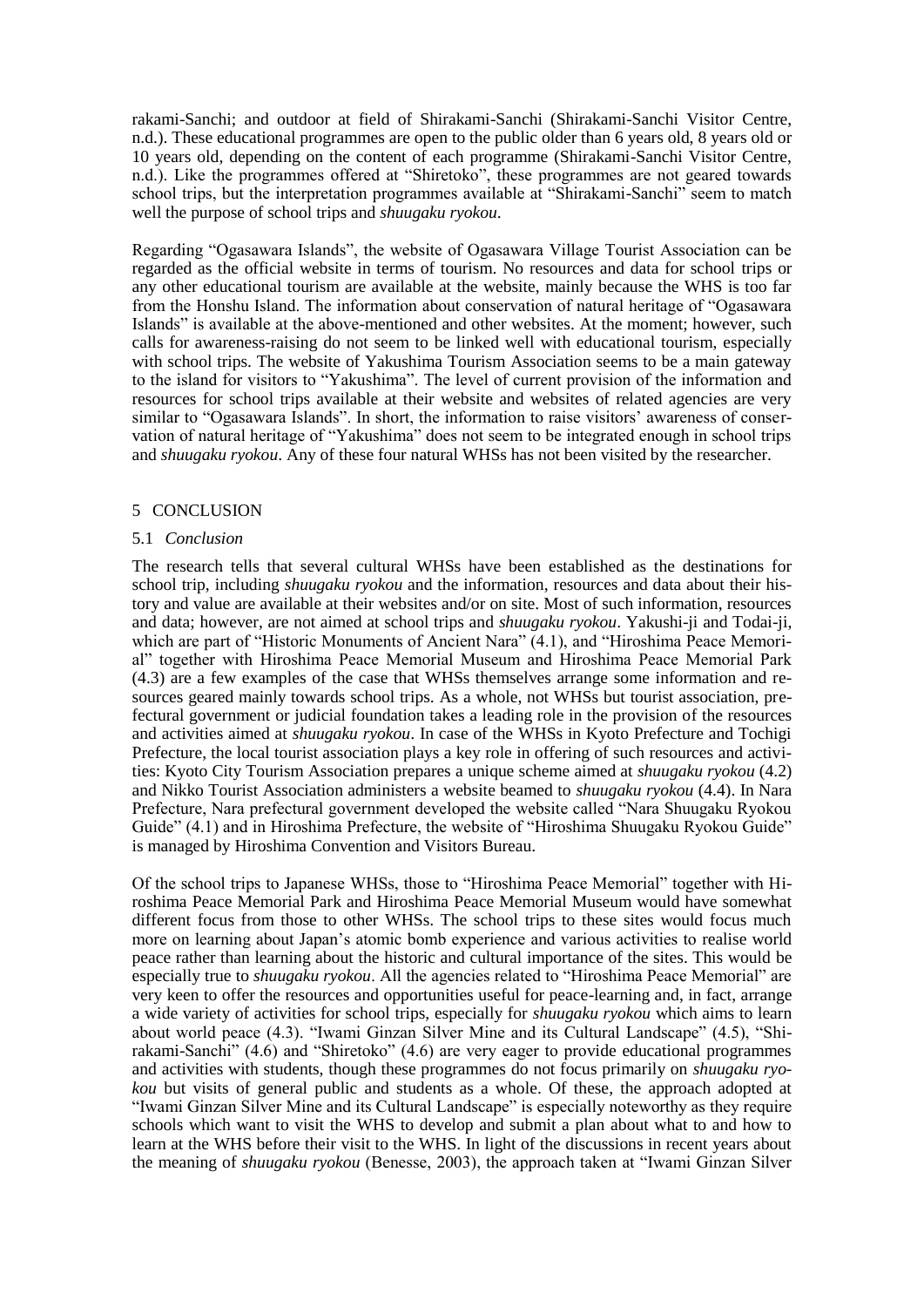Mine and its Cultural Landscape" seems to be an appropriate and effective measure which gives an opportunity to schools and their students to consider the purpose of school trips and *shuugaku ryokou*. Hence this type of approach should also be adopted by other WHSs in Japan.

In light of the above-mentioned key findings of the research, three key points which should be essential for the effective and meaningful involvement of Japanese WHSs in school trips are identified through this research. They are:

- (1) Comprehensive and cooperative approach to school trips and *shuugaku ryokou* amongst a WHS, regional and/or local government, and local tourist association
- (2) Further development of a wide variety of educational resources and activities available at the website and on site
- (3) More voluntary and positive contribution of schools to the development and improvement of educational programmes they want to have at a WHS

In conclusion, the combination or integration of the above-mentioned three key points could lead to the more effective and meaningful involvement of the Japanese WHSs in school trips, especially in *shuugaku ryokou*.

#### 5.2 *Recommendations for the further research in the future*

As discussed in 3, the different limitations are involved in this research and most of them are related to the volume of the research and the fact the researcher is based in the UK since it looked at all of 16 WHSs in Japan. In the further research in the future; therefore, the number of the WHSs studied needs to be limited based on the results of this research. In other words, only the WHSs which are linked with key findings from this research should be examined further. Another issue needs to be overcome is a lack of primary data. For instance, the collection of primary data from key stakeholders who are in charge of education, tourism and WHS management at selected WHSs could make the study about this theme more meaningful and insightful.

#### REFERENCES

- Asakura, S. 2008. Impacts of registration for World Heritage in Japan. In Japan Institute of Tourism Research (JITR) (ed.), *Proceedings of the 23rd JITR Annual Conference* (329-332). *Ueda, Japan. 22-23 November 2008*. (in Japanese).
- Benesse. 2003. *Toinaosareru Shuugaku Ryokou no Igi* [The meaning of Shuugaku Ryokou is questioned]. (in Japanese). Available from [http://benesse.jp/berd/center/open/kou/view21/2003/12/06topi\\_01.html](http://benesse.jp/berd/center/open/kou/view21/2003/12/06topi_01.html) (accessed 8 September 2011).
- Clark, M., Riley, M., Wilkie, E. & Wood, R. 1998. *Research and Writing Dissertations in and Tourism*. London: Thomson Learning.
- Hall, M. & Piggin, R. 2003. World Heritage sites: managing the brand. In A. Fyall, B. Garrod, & A. Leask (eds.), *Managing Visitor Attractions: New Direction*: *203-219*. Oxford: Butterworth-Heinemann.
- Hiroshima City. n.d. *Genbaku Dome: Gakushuu* [Atomic Bomb Dome: Learning]. (in Japanese). Available from <http://www.city.hiroshima.lg.jp/toshiseibi/dome/learning/index.html> (accessed 25 October 2011).
- Hiroshima Peace Memorial Museum. 2011. *Riyo-annai* [The information for visitors]. (in Japanese). Available from<http://www.pcf.city.hiroshima.jp/> (accessed 25 October 2011).
- Iwami Ginzan Silver Mine and its Cultural Landscape World Heritage Centre. n.d. *Gakko Gakushu Kanren* [Educational Programmes for Schools]. (in Japanese). Available from <http://ginzan.city.ohda.lg.jp/687.html> (accessed 26 October 2011).
- Jimura, T. 2007. *The impact of World Heritage Site designation on local communities – a comparative study of Ogimachi (Japan) and Saltaire (UK)*. Unpublished Doctoral thesis, Nottingham Trent University, Nottingham.
- Jimura, T. 2010. The Relationship between the World Heritage Site Inscription and Local Identity. In UNESCO/UNITWIN Network (ed.), *Conference Proceedings: World Heritage and Tourism: Managing for the Global and the Local* (670-681), *Quebec City, Canada. 2-4 June 2010*.
- Jimura, T. 2011. The impact of world heritage site designation on local communities A case study of Ogimachi, Shirakawa-mura, Japan. *Tourism Management* 32 (2): 288-296.